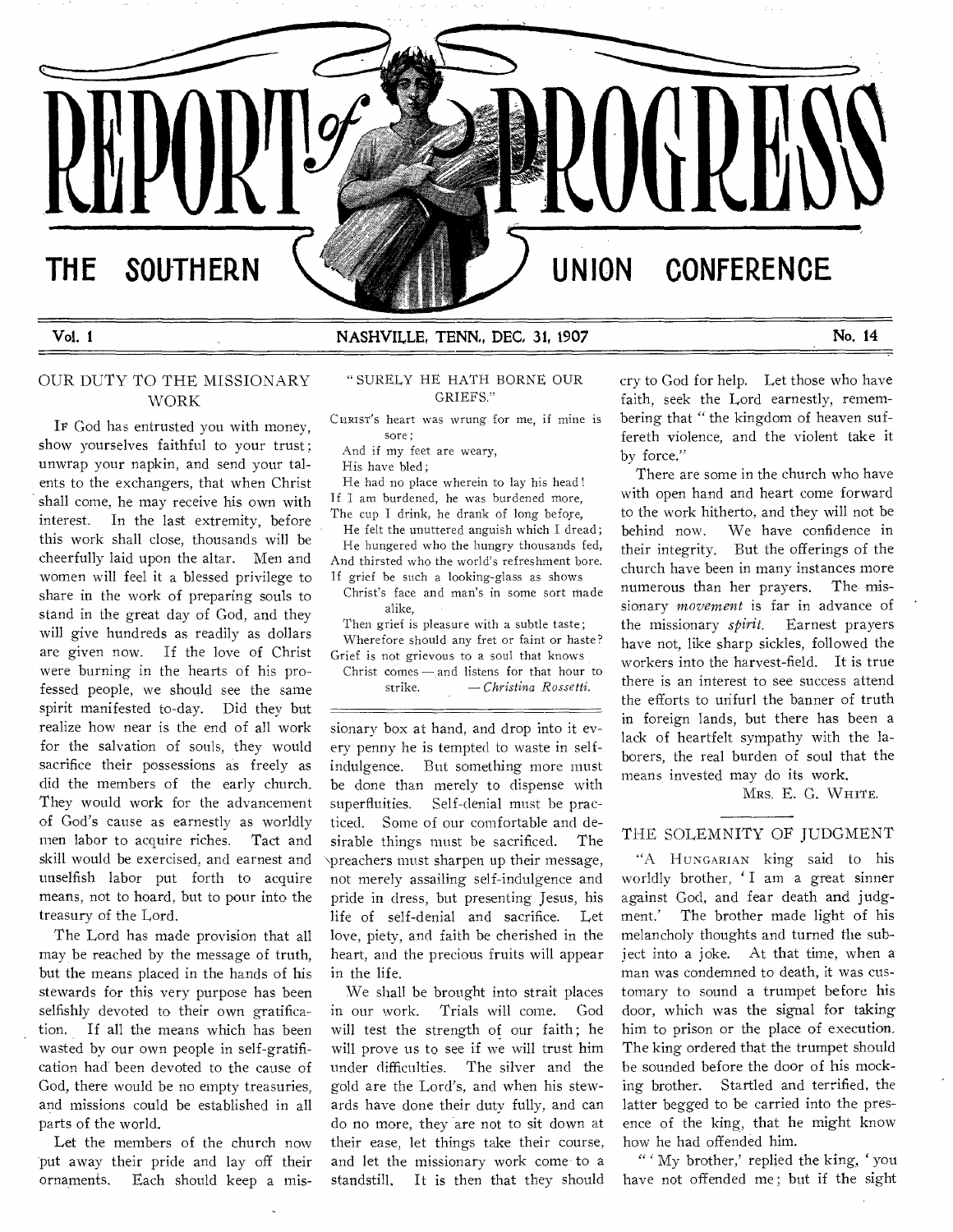of the executioner is so terrible to you, shall not I, who have grievously offended God, fear to be brought before the judg ment-seat of Christ ? '

" So God in love sounds the trumpet of impending judgment before the door of every selfish, sinful heart. It is wise to hear its warning. To treat it lightly is akin to insanity. The love that gives us precious promises gives also faithful warning, and God is as true to his threatenings as to his promises. The thunders of Sinai express God's love as truly, though not so fully, as the groans of Calvary. The punishment which the violation of the law brings is an expression of love. The pain of body which follows the breaking of the law is the touch o the finger of love. If there were no pain, disease might destroy us without warning. And every charge against sin in the Bible is the trumpet blast of love sounded in our hearts to awaken our consciences and lead them to cast out our worst enemies."

#### SATAN CAME ALSO

HAs there ever been a time or place on the earth entirely free from the intrusion of the evil one? He often enters into the church in our day, and this is noth ing new. Of old, when the sons of God came together, Satan came also. Was he not found among the disciples whom Jesus first selected? "I have chosen you, and one of you is a devil." This was a hard saying. It would be a hard saying if some discerner of spirits should look into every one of our prayermeetings and say, " One of you is a devil."

The history of the church is not all bright. There are some very dark chapters which have given the enemies occasion to blaspheme. When infidels hold up these chapters in the light of the sun and flaunt them in our faces, what can we do but put our hands on our mouths and our mouths in the dust?

Satan appears to be both prompt and regular in his attendance upon the means of grace. Neither heat nor cold nor rain nor snow can hinder him. He is not afraid of draughts nor of crowds nor of small congregations. Dry sermons, poor singing, long prayers, and bad ventilation cannot avail to keep him away. He stands by the preacher in the pulpit, and pours out his spirit on the man whom the church has chosen and ordained to preach

the everlasting gospel. It is a spirit of pride and vanity and worldly ambition. What minister has not felt the movings of this spirit while standing before a congregation in the sanctuary? Too often the preacher is moved by the evil spirit more than by. the. good. No preacher can escape this peril unless he shall watch and fight and pray.

Satan pours out his spirit copiously on the congregation. It is a spirit of faultfinding and criticism. We hear much about the " Higher Criticism." From what some thoughtful people are saying, it must be a dangerous thing. But there is greater danger from the lower criticism. When laymen, who are never satisfied with the pastor for more than twelve months at a time, try to break down his influence in the congregation by criticizing him in the presence of the young people and the children and those who are without, Satan is usually the chief inspirer of the attacks. The "Higher Criticism" is tame and harmless when compared with this.

One is amazed when he sees what a great matter a little fire kindleth. Out of nothing Satan can awaken a strife that will rend a church in twain, and send a score of souls down to perdition. If a new church is to be built or an old church repaired, Satan is on hand with suggestions. He can make a mighty tempest about the question whether the carpet shall be green or red. He can create heart-burning which no waters can quench over the fact that the chairman of the committee was not consulted about some small matter.

The marks of his cloven foot may be seen almost everywhere. He is doing his deadliest work among Christian ministers. When jealousy and strife creep into the ministerial ranks, there can be no doubt that Satan is at the bottom of the evil business. All Christians should love one another. " By this shall all men know that ye are my disciples, if ye have love one toward another." This sign should be manifest among ministers especially. If ministers bite and devour one another, they will surely be consumed one of another. It is a shame that it is so, but love of the brethren is not so manifest and constant as it should be. Little is said about it, and it is well. But the existence of strife and contention among the leaders of the flock of God is too well known to be wholly

ignored. It is of the evil one. It is vain to extenuate the matter. Satan has his way with us too often. This is a time for self-examination and humiliation. This kind goeth not out but by fasting and prayer.— *Selected.* 



### COLUMBIA AND BEAR CREEK, S. C.

WE have had a few Sabbath-keepers at Columbia for some time, and Brother W. B. Jenkins and his son Newton have sold a goodly number of our papers in the place, including a number of our specials. Sister Harris also has engaged in this line of work. These papers have been good seed sown, and are beginning to take root in some hearts. The lives also of those living out the truth have impressed some for good.

I have held cottage meetings at three different places in the city to help those who seemed interested to see the truth. I found quite an interest to hear in one place. I hope these meetings will help some to decide to obey. I could not stay as long as I desired, but as Elder Armstrong has located in Columbia, he can be a help to those desiring to know more of the truth.

This city must not be neglected longer; much depends upon our work here. We must not be satisfied until it has been thoroughly worked. We were glad when we could get Sister Pennock to work the business part of Columbia with the *Watchman* special.

From Columbia I went to Bear Creek to hold meetings with the company at that place. I was encouraged to find that some have gained the victory over the tobacco habit, and are getting ready for church organization. Elder Armstrong joined me in labor while at this place, and followed up the work after I left, with good results. We hope to see this company organized into a good working church in the near future.

A building committee was chosen to look after selecting a suitable place and laying plans for building a small chapel for church purposes. May the Lord guide this committee in their work. Our courage is good for the future of the work at this place.

. R. T. NASH.

#### HALCOM, KY.

I AM glad to say that the work here has made progress since I last reported.

Immediately after my last report a rainy spell set in, which made the building work look very discouraging indeed.

The lumber was all about one and a half miles from the building spot. and between the two was a high hill which cannot be crossed with a loaded team during a rainy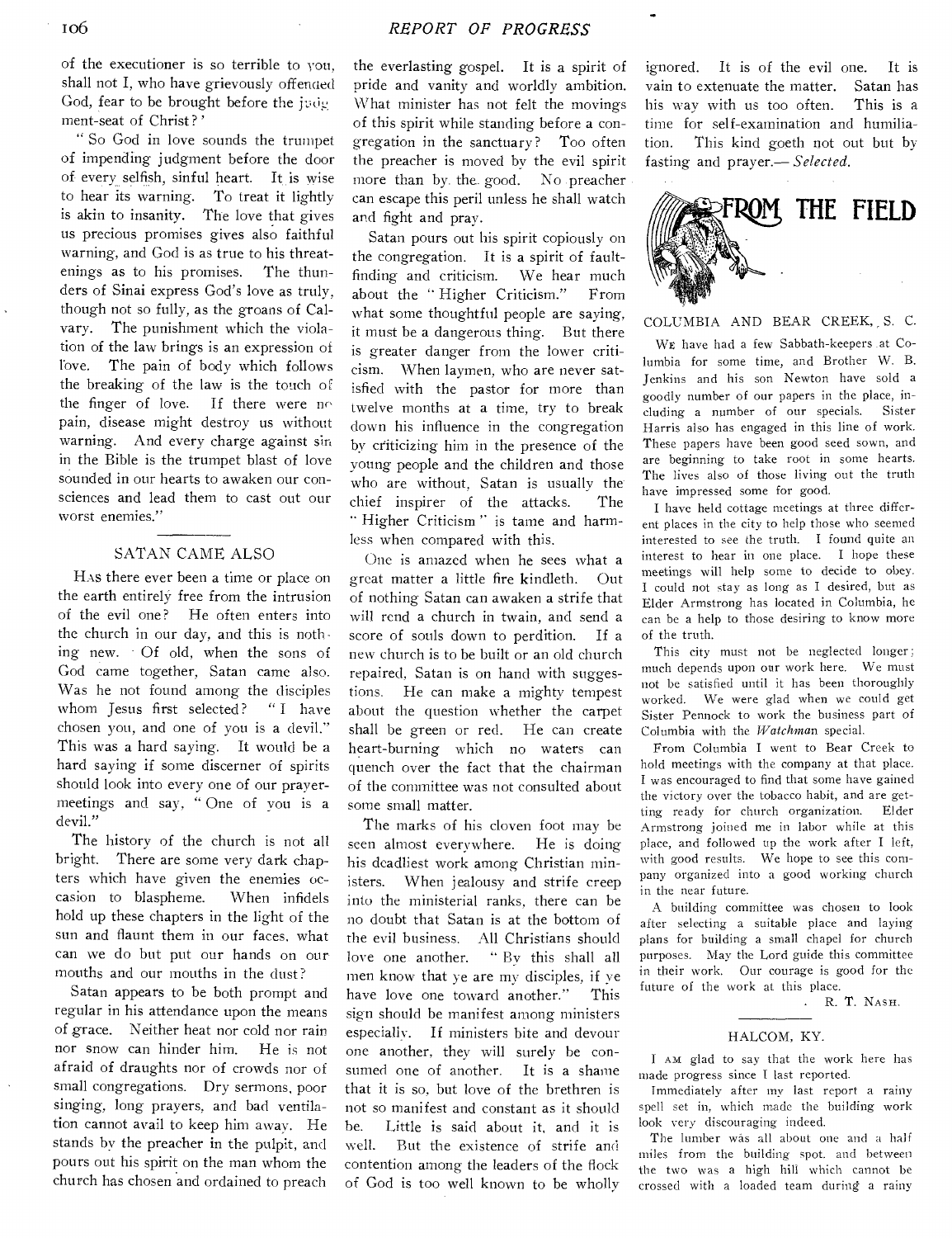time. So we had to wait some time before the weather would permit us to haul the lumber over this hill; but God has blessed in all our undertakings, and now the lumber is here, and the building under good headway. Soon, Providence permitting, we shall have the house in condition to hold meetings in.

There are many things that we are thankful for, and- one is that so far we have not gone **in** debt a cent on the building. To those **who have** donated to this worthy cause, **we feel grateful,** and not only to them, but **also to the "** Giver of every good and perfect **gift"** 

- Since the church organization was perfected, the writer has baptized two, a brother and sister. Others will follow in this sacred ceremony later.

Owing to **the fact** that the silent messengers did a **great work** in bringing the truth to this people, **we** feel impressed to send the printed page out to others, who know not the saving truths which will prepare a people to meet their God in peace, and consequently **we**  have established a missionary **center in** this place, from which **we** will send out papers and tracts, laden **with** the precious seeds of truth, to those **who are** groping **in** the darkness of error.

We also feel thankful to **the** sister churches for the prayers we feel **sure have** been offered in our behalf, **and we, one** and all, most earnestly **entreat you, when** supplicating the throne of **grace, to** continue to pray God that in these perilous times of the last **days he**  will keep underneath his everlasting **arms, and**  bear this little company safely through to "the haven of rest." M. E. EMMERSON. M. E. EMMERSON.

#### SAVANNAH, BRUNSWICK, DIXIE, **GA.**

**NovansER** 21 I left home to visit the **abovenamed places. I** went **directly to** the city **of Savannah, Ga., and** spent **several** days **with the little company of believers there. We have hut five loyal souls in this place,** but **they are endeavoring to hold** up **the light,** and are **scattering the pages** of truth **as time** and **strength**  will permit, and from looking over the treasurer's report, we conclude **that they** have been faithful in the **payment** of tithes and offerings. As we came together Sabbath morning **for**  study and prayer, our hearts beat in unison with this great advent movement. I was glad to find one more soul added to their number since my last visit with them. A worker who can devote his entire time is greatly **needed at** this place. At Brunswick the work is encouraging, especially among the colored people. Five have been baptized here the past season by Elder Sebastian; others are interested. I believe that a church can shortly be organized at this place. A mission school is being conducted here under the auspices of the Southern Missionary Society.

Brother David Fisher is spending what time he can in scattering the printed page, and he is fmding some **interested** ones. While I **was**  there, I held some studies with his neighbors. Let us pray that he may succeed in gathering out a company at this place, and that some worker may be found who can go there and help develop the interest he has awakened.

From Brunswick I went to visit the Dixie church. I spent ten days in studying with these believers the blessed message for this time, and the Spirit of God came into our hearts. We had meetings each night, and in the day time also, and as a result five were baptized, two of whom are new converts ; one more has decided to keep all the commandments of God, while still others are interested.

I am **expecting** better things for the Dixie church. A great reformation has taken place here; and I am certain that if the brethren will be true and loyal to all points of the faith, God will add others to their numbers. When we are true to our profession, our neighbors find it out, and it has greater influence over their minds, and helps to break down prejudice, more than any other one thing. This has been fully demonstrated at this place.

I was invited to speak at the M. E. church at Barwick, Ga., three miles from this place, and a goodly interest was awakened. I **spoke**  three times, and an urgent invitation **was given**  me to return. I am greatly in **hopes that** a longer effort can be made at this **place in** the near future.

May the Lord help us all to awake and realize the times we are living in. God has given **every** man his work, and whatever that **may.**  be, let us be faithful, and so let our light shine that men may be led to glorify God.

Continue to pray for the work in the **great**  Empire State. GEO. W. WELLS. 77 *Beecher Street, Atlanta, Ga.* 

#### CANVASSING IN SOUTH CAROLINA

My WORK **was** in Spartanburg before the camp-meeting **was** held there. We had an excellent meeting. Some **took their** stand for **the**  truth, and I **hope** others will. **.1** am praying that they **may.** 

From **Spartanburg I went to my son's in**  Campobello **for a** few **days;** then I **came to**  Anderson **and joined the company. The re-** ,maining **portion: of the town Wag divided between Sister Gallion and myself.** 

I have **met some excellent** people and had some **rich experiences.** I have been permitted to place " Coming King" and some small books in many families. **Six** different persons have met me in the **streets** and given **me orders for**  hooks. **Visiting some** of the homes **later, I**  sold three "Daniel and the Revelation," some **" Object** Lessons," and a number of copies **of "** The Seer of **Patmos."** One young minister has " Coming King," " Daniel and the Revelation," " Seer of Patmos," and " Bible Footlights." He felt very much disappointed that he could **npt** get " Patriarchs and Prophets." He ordered it, but could not get it. He was so anxious for it that he tried to buy my individual **copy.** One elderly minister, who bought " Seer of Patmos " of me, said it was the best book he ever read, and that several of his friends wanted' a **copy. He wanted** a copy of " Story of Daniel" also.

I have sold the second and third book to many families. At Honea Path, a small town in this county, which had been partially

worked for " Coming King," I did well with that and "Seer of Patmos." I also sold many small books for Christmas. I placed a copy of " Coming King" and " Gospel Primer " in a wealthy family. The lady was well pleased with them.

I feel so glad to have a part, if only a small one, in this closing work. I feel that I am the weakest one among the workers, but my trust is in the Lord. I make so many mistakes. but am seeking the Lord that he will mold and make me perfect before he shall appear in the clouds of heaven. MRS. **E. A.** WING.

907 S. McDuffie. Street, Anderson, S. C.

## A WONDERFUL DAY'S WORK

BROTHER WALTER HARPER decided to devote the proceeds of his canvassing on the 8th of December to the \$15o,000 fund. His experience on that day was most remarkable, and should stir our hearts. I will quote a few words from his letter written December 8 and **9: " I** just got in from the eventful day **I. had set apart on** the \$t5o,000 fund. This is **a** *grand, good day. . . 1* prayed much for it, **and I know you** have prayed too (you and **others) for me** on this day. Yesterday was the **Sabbath,** and I kept it **as a** day of fasting **and seeking** God in prayer, not only **for this special work,** but for other needed blessings **as well.** And God did hear. To-day **was a glorious day.** Praise the Lord. Ps. **28:6, 7; lsa. 6s : m;** Ps. 9: 1, 2, is; 63 : **6,** 7. **Surely** the **stately** steppings of Christ were **seen,** and the tread of the Majesty of heaven was heard. The shout of the King was in the **camp. Before this** nothing could stand. Everything **was** swept before it. All fell prostrate at its approach.

" I got up early this morning. I went forth leaning on the everlasting arms. I had faith to **believe that** God would hear prayer for this **day's effort.** God never disappoints those who **trust in** him. No **one** ever faithfully **sought the** Lord **in vain. I was** filled with God-given courage and good cheer. By 10 A. **M.** the **dear Lord had** given **me** \$20 **in** orders for books, outside helps, etc."

Brother **Harper states** that Caliente, Nev., the town **in which this** work **was** done, is a railroad town **containing** about one thousand or fifteen **hundred** people; and that in the railroad shops where part of his work was done, " the **night** foreman **was one of** the kindest and most jovial men I **ever saw,** and did all he could to get orders **for** me. In it all I can only see the hand of God, and I can only repeat ' What hath God wrought!'" He states that a few of- the orders were provisional, but he has already delivered \$6.5o worth of orders, and there is a strong probability that he will have an excellent delivery.

He states, " When I got fairly started Sunday morning on my day's work, I saw that things were going well, and my mind reached out to get some eighteen large orders, or over \$50 worth. When I came in for prayers at 2 P. M.; my total orders amounted to \$67.55, and I decided I would try to get some five or six orders more, about \$15 worth. That would bring it up to  $$82$  or so, for the day; but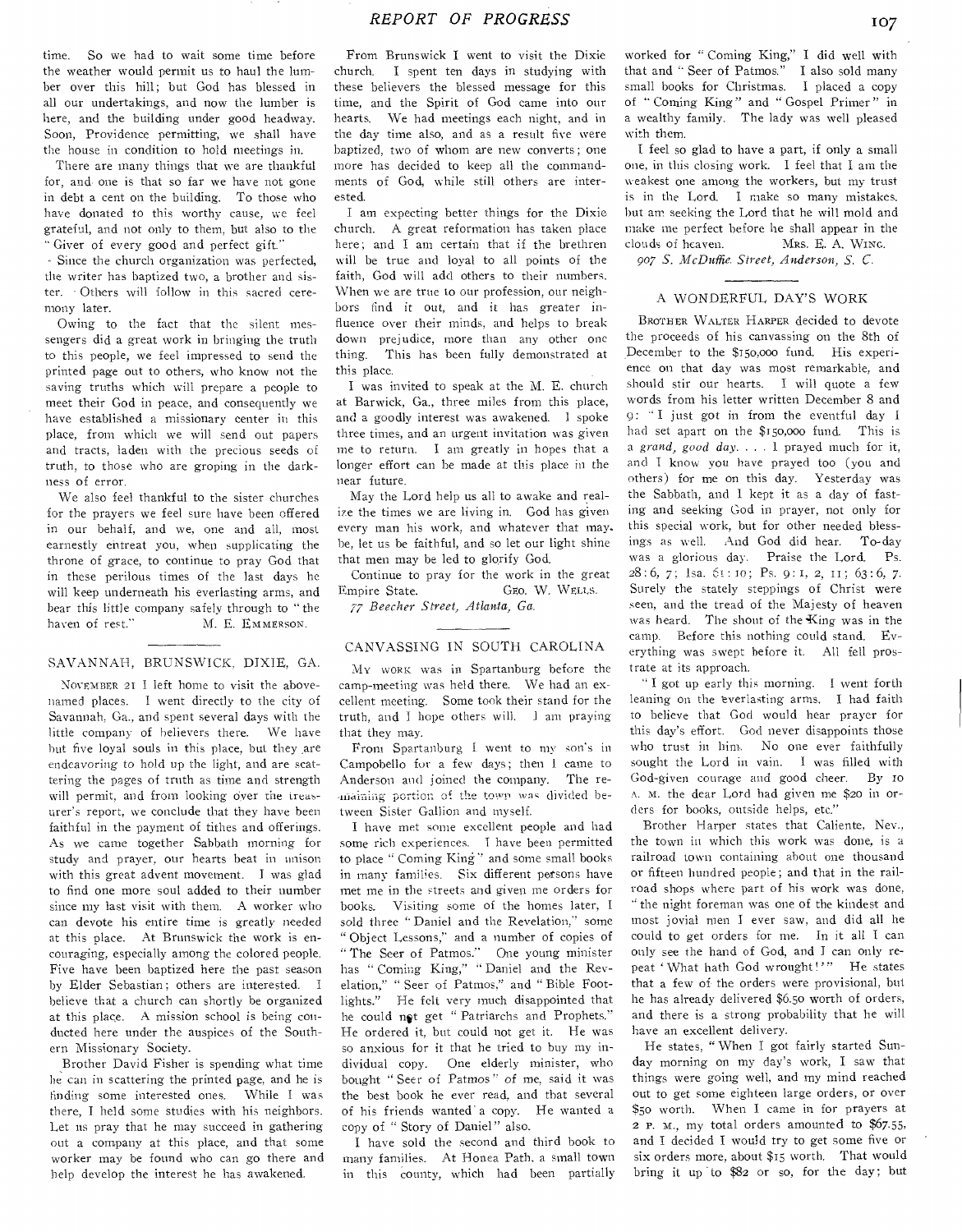it was fifteen more big orders or \$52.40 more." . . .

Writing December 9, he says, " God gave me yesterday thirty-three large orders for books, helps, etc., and the total was \$120.25. 0, there is no limit to what God can do if we only let him work. May we arouse, buckleon the armor closer, and come off more than conquerors. May God give us a willing heart to lift on this fund now, and close it up and get ready for his coming.

#### " Yours in love, " WALTER HARPER."

This letter ought to be a breath of life and true inspiration, not only to our canvassers, but to all our people, and prove what God can do with those who fast and pray, and seek him with all their hearts for help to do his great work. Such a spirit, if it were received by all our people, would close up this fund at once, and would also bring new and before unknown success in the canvassing work. J. S. WASHBURN.

#### " SILENT MESSENGERS."

BELIEVING that the many canvassers laboring within the confines of the Southern Union Conference will be interested to know what takes place at the early morning hour in the work-room of the publishing house, where the books, papers, etc., containing the searching truths for the last day are gotten out, I shall attempt to briefly inform them, feeling sure the heart of these faithful toilers will thus be cheered, and that they will press the work even with greater determination to its speedy and final conclusion.

Friday morning, December 13, at 6: 3o o'clock, seated around the presses that are kept busy early and late to meet the demand of the canvassers, the usual prayer and praise service was held. I say *usual,* but to the mind of the writer it was an *unusual* service, and even though brief, the presence of the Lord was unmistakably manifested.

Bear in mind, there were tons and tons of books and papers within almost an arm's length, awaiting shipment to various sections of the field, and the closing song that morning seemed specially fitting, as you will see by the first verse :—

" Go forth on wings of faith and prayer, Ye pages bright with love;

Tho' mute, the joyful tidings bear,

Salvation from above.

" Silent messengers, go ye forth,

From ocean to ocean, from South to North ; Seed of the Word, it shall not return in vain."

The song was soon finished, and the last faint echoes of the chorus,—

Silent messengers, go ye forth,—

died away amid the noise of the presses, as again they took up the work of printing other pages for similar distribution.

Outside people very often ask, " Why does the literature published by the Seventh-day Adventist denomination sell so readily, when agents representing other publishing houses find the work so difficult?" The question is not a hard one to answer. There are many reasons, three of which I shall name: The whole world must have an opportunity to hear the message in *this generation*, hence the *approval of God is upon 'every page;* the literature is gotten out by *consecrated workmen* and sent forth with *prayer and praise;* and, lastly, the canvassers who go from door to door *know how to prevail with God in prayer.* 

Take new courage, dear fellow workers, both in the field and in the work-room; for the end of all things is near, and when it comes, we shall together be able to enjoy the work of our hands forever. E. R. BUTTON.

#### " WITHHOLDING:

WHAT is it? If it is the tithe that is being withheld, it is robbing God. Mal. 3: 8. If it is that which belongs to another, it is theft, or fraud. When an individual withholds tithe or offerings, he is guilty of robbing not only God, but the cause which is to be supported by the tithes or offerings. What, then, shall be thought of those who as treasurers or secretaries of churches, Sabbath-schools, and missionary societies use the funds entrusted to their care for their own purposes?

• I will relate some cases that I have noted that all may profit. A young sister was elected secretary of a Sabbath-school; at the end of the quarter her reports showed several dollars more received than paid out for supplies and other things; but she declared with tears that she had paid it all. The fact was, she had used the funds, expecting to replace them, and this she was unable to do. Another was a young man who was elected secretary of a small school, that he might be " held in the truth." It was afterward found that the donations had been used to purchase candy, nuts, and even cigarettes.

Nor are young people alone in this misuse of the Lord's money. An older sister, a married woman, who was esteemed a worker, used money donated to Sabbath-school purposes, for missions and several other funds, in settling grocery bills and ordinary private accounts, till the deficit ran up to thirty or forty dollars.

It may be said, Well, it can be paid back at any time." True, but often it is not; and besides, when means are donated for the cause, they should be as carefully used for that purpose alone as the Sabbath is used for the service of God alone. Christ is no doubt grieved as he sees his people divert entrusted means to their own use; and when we as the trusted treasurers of the church, do not hasten on to their proper place all donations received, we must say, " We are verily guilty." Let us repent, and pay up, and do so no more.

 $\mathbf{x} = \mathbf{x}$ 

#### WHY 1 HAD .TO WAIT

RECENTLY while delivering books, I called at one house where the money was not yet ready, but the wife asked me to stop up at a certain corner a few minutes, while she went where her husband was at work for the price of the book. I made a few more calls, and then waited on the corner as directed. I waited and waited; but no woman returned with the money for the book.

But while I was waiting, a man came along, and from my luggage he guessed that I was some kind of peddler, so he asked me what I was selling. I told him that I was a representative of the Southern Publishing-Association of Nashville, Tenn, Then he asked if I had a good reliable history of the United States. He said that he believed the nation was departing from the principles of the Constitution, and he was interested in its history.

I told him that I had the best work extant, and showed him the sample pages of " Daniel and the Revelation;' whereupon he gave me his order at once for a library binding, and the book has since been delivered. Do you know why I had to wait and wait on the corner? If I had not waited, I would probably never have met this man. Who knows but that he will be in the kingdom as a result of my waiting? Read Rom. 8:28; Isa. 55 : 8, 9. ARTHUR L. MANOUS.

#### AN EXCELLENT SUGGESTION

BROTHER WALTER HARPER, who is one of our most successful canvassers, writes to me, making the following suggestion: "The kindly remembrance of one day's work a year for the Southern Missionary Society, if adopted by all of us, would give this work a lift, put it on a strong footing, and bring a feeling of security to the Lord's workers and burden-bearers." This certainly is a most practical suggestion, and our people could accept it profitably. I say profitably; first, to the work among the colored people; second, to the individual who donates to this work. There is no work for us more important at the present time than the work for the colored people in the South. We state this on the authority of the Testimonies. There is no work for which such pathetic and continued appeals have been made to us as a people as the work for the colored people.

I have recently had some interesting visits at the great Fisk University, which is, I understand, the highest institution in the world for the education of the colored people. There is a larger attendance now than ever before, and they are having a most encouraging year. Their catalogue publishes a most interesting statement as to the work that is being done by graduates of that university. Very many of them have become teachers and principals of schools. Others professors of languages, history, or music. Many have become ministers. Quite a number have become missionaries to their own people in Africa.

We recently had the privilege of attending the morning chapel exercises. It was a very interesting sight to see the immense hall packed full of earnest young men and women, whose capacities for culture and training are equal to those of almost any number of young people that can be found on the face of the earth. An interesting feature was the singing of the old jubilee songs. There was nothing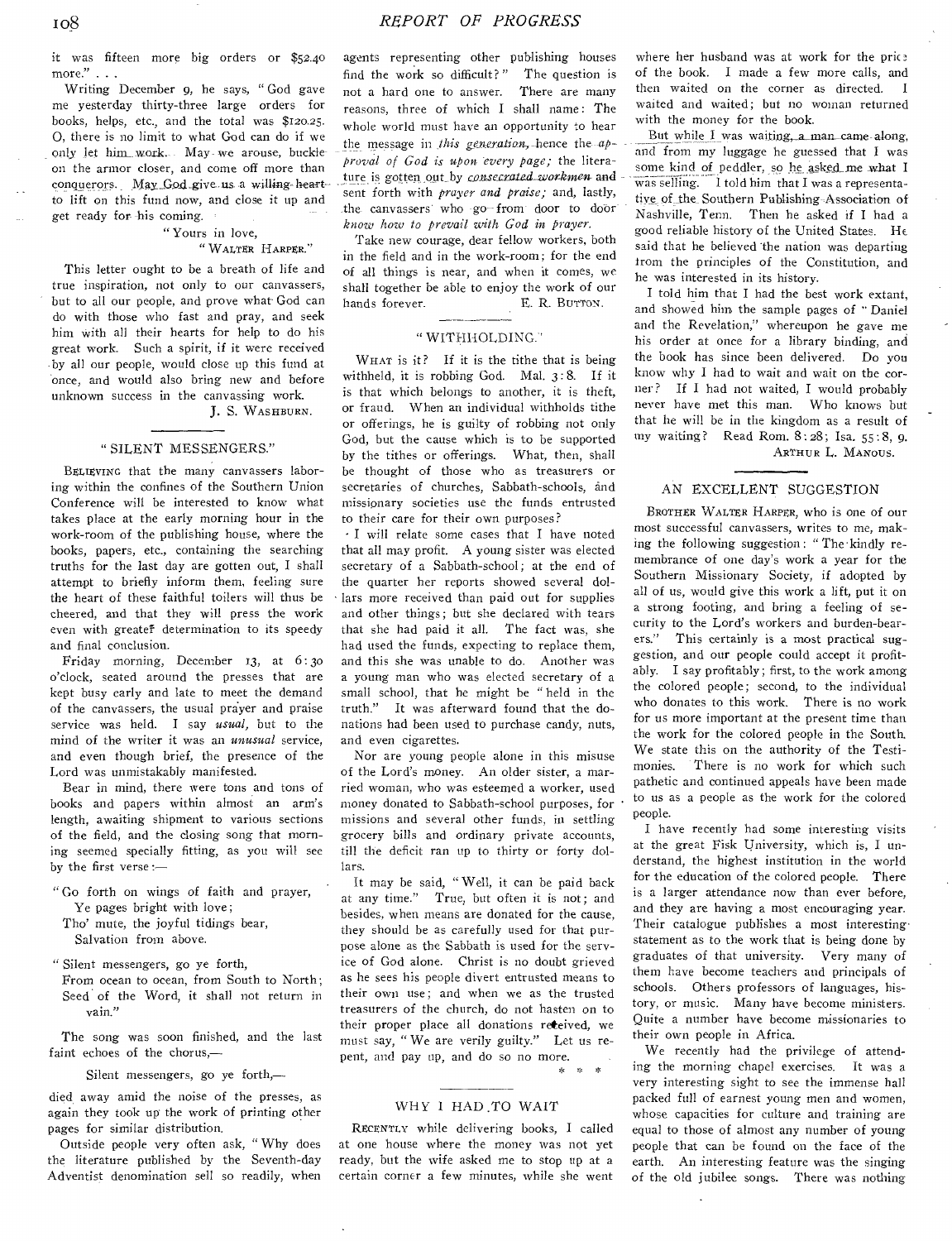Some of the leading men connected with the university expressed a deep interest in our work for the colored people. It had been understood by them that we were about to establish a school and sanitarium for the colored people here in Nashville, and they stand ready to co-operate with us in every way possible. While we have a mighty truth that will be the special feature of our institutions, yet I am certain that we can learn very much from these noble pioneers in the work for the colored people in the South. I feel that this is the great work for our people at the present time.

# J. S. WASHBURN.

### THE MISSIONARY MEETINGS

#### LINES OE WORK

- 1. Tract Work.
	- (i) The package system.
	- (2) The *Watchman* leaflet package.
	- (3) By mailing.
	- (4) Reading racks.
	- (5) Miscellaneous distribution.
	- (6) Loaning or giving to tradesmen who call.
- 2. Periodical Work.
	- (I) Taking subscriptions.
	- (2) Selling from door to door.
	- (3) On streets and in stores on Saturday night.
	- (3) Placing racks in depots and in other prominent places.
	- (5) Posting them regularly to libraries and reading rooms.
	- (6) Mailing them in connection with missionary correspondence, and to friends and relatives.
	- (7) Taking them to hospitals, deaf and dumb asylums, and all benevolent institutions, also ships.
	- (8) Selling or giving them to tradesmen who call.
- 3. Work with Our Books.
	- (i) Selling.
	- (2) Loaning.
- 4. Missionary Correspondence.
	- (t) With relatives and friends.
	- (2) With persons whose names will be
	- supplied by the state secretary.
- 5. Christian Help Work.
	- (i) Giving simple treatments.
	- (2) Helping the poor, and teaching them how to help themselves.
	- (3) Dorcas work.
	- (4) Visiting hospitals and sick neighbors, taking papers and texts, and if possible, flowers.
- 6. Holding Bible Readings and Cottage Meetings.
	- (1) In your own homes.
	- (2) Among neighbors and friends who manifest an interest in the tracts and papers circulated.
- 7. Earning Money for Missions.
	- (1) By making missionary gardens.
- (2) By keeping missionary chickens and bees. (3) By selling papers and small books and
- giving the profits.
- (4) By-doing plain sewing, or making articles of fancy work for sale, etc. TRACT WORK.

The first plan that we will suggest is the most systematic, and has opened the way for the Bible worker and the minister in a remarkable way. It is called *—* 

*The Package System or Envelope Plan.* 

A graduated list of tracts suitable for distribution is selected and arranged in packages enclosed in envelopes, and the packages should be numbered in the order in which they are designed to be given out.

On the envelope there is generally printed a statement that the tracts are loaned for a certain length of time, and that they will be called for. However, it is not necessary for these envelopes to be printed, nor is it really necessary that envelopes be used at all. The tracts may be handed out loose, with a few pleasant words of greeting and a statement concerning the time at which they will be called for. In some cases neat brown paper covers are put on the tracts. But the envelope keeps them from being soiled, the printed statement upon it assists those who have difficulty in talking to the people, and this plan of using the envelopes has proved to be one of the best methods of work.

In working on this plan, it is well to take a street and work it systematically. Take from one to six of No. i package of tracts, according to the time that can be spent at the work, and leave one copy in each of the six houses. Next week call for these, carefully preserving them for future use, and leave No. 2 package, and after No. 2 leave No. 3, and so on as long as the interest to read continues. When these houses have received all the tracts in the series, start with No. package again in the next group of houses, following up the work in those first visited by the *Watchman, Life and Health,* and Bible readings.

It is well not to undertake too many houses at a time. Generally speaking, six is about as many as the average person can do justice to. After the first few tracts have been read, questions are likely to be asked, which will consume time. So it is as well not to undertake more than can be attended to properly. People who have a good deal of leisure might be able to take more than six houses at a time.

When questions are asked, do not be too ready to answer them. If possible, arrange to take a tract on the subject spoken of, and let that answer the question. Much tact and good judgment is necessary in dealing with these cases, to give them such information as they may desire without creating prejudice.

We *give* below a suggestive list of tracts, which covers all the prominent points of our faith.

*List of Tracts for Tract Loaning.* 

- i. Coming of the Lord.
	- The Way to Christ.
- 2. The Origin of Evil.
- 3. The Bible, Its Inspiration. Benefits of Bible Study.
- 4. Signs of the Times.
- 5. The Second Advent.
- 6. The Millennium.
- 7. Hereafter.
- Is Man Immortal?
- 8. Spiritualism; Its Source and Character.
- 9. The Law and the Gospel.
- to. Christ and the Law. The Perpetuity of the Law.
- II. The Rich Man and Lazarus.
- 12. Samuel and the Witch of Endor.
- 13. The Sanctuary and the Judgment.
- 14. The Sufferings of Christ. Baptism.
- 15. The Two Covenants.
- 16. Elihu on the Sabbath.
- 17. The New Testament Sabbath. The Origin of the Sabbath.
- 18. The Lost Time Question. Living by Faith.
- 19. The Seventh Part of Time.
- zo. Examination of Reasons for Sundaykeeping.
	- Rome's Challenge.

#### *As an Introduction.*

Many earnest souls shrink from trying to take orders for the *Watchman, Life and Health,* and books because of their inability to introduce themselves and their work. This class especially will find that some tract can be used to advantage as a means of introduction. If the larger work to be introduced is a health book, use some good temperance tract. If it is on the signs of the times, — such as " Coming King" or " His Glorious Appearing," — use a tract on that topic.

As you are met at the door, state that you are circulating publications on various religious topics, and that some of these are free. Hand him or her a tract, and this will often lead to an invitation to enter. If not, you may ask for the privilege of going in, and showing the character of the larger publication for which you are taking orders.

> MRS. *M. H.* TUXFORD-CROTHERS. *(To be continued.)*

#### BIRMINGHAM, ALA.

THIRTEEN months ago we connected with the Alabama Conference, and were assigned this city and vicinity as our field of labor.

We at once ordered a club of three hundred copies of the *Watchman*, and nearly all the little company took up the work of selling them. This work and, holding Bible readings occupied our time until the tent season opened. During the summer and autumn until our camp-meeting, we held three series of tentmeetings, assisted by Brother Hugh Jones and Brother and Sister J. L. Burgess. Since that time we have been very busy visiting and holding Bible readings with interested ones.

But I wish to speak more particularly of the meetings diving the week of prayer. At the very first meeting the Spirit of the Lord was present in a marked manner on account of the people humbling themselves before God and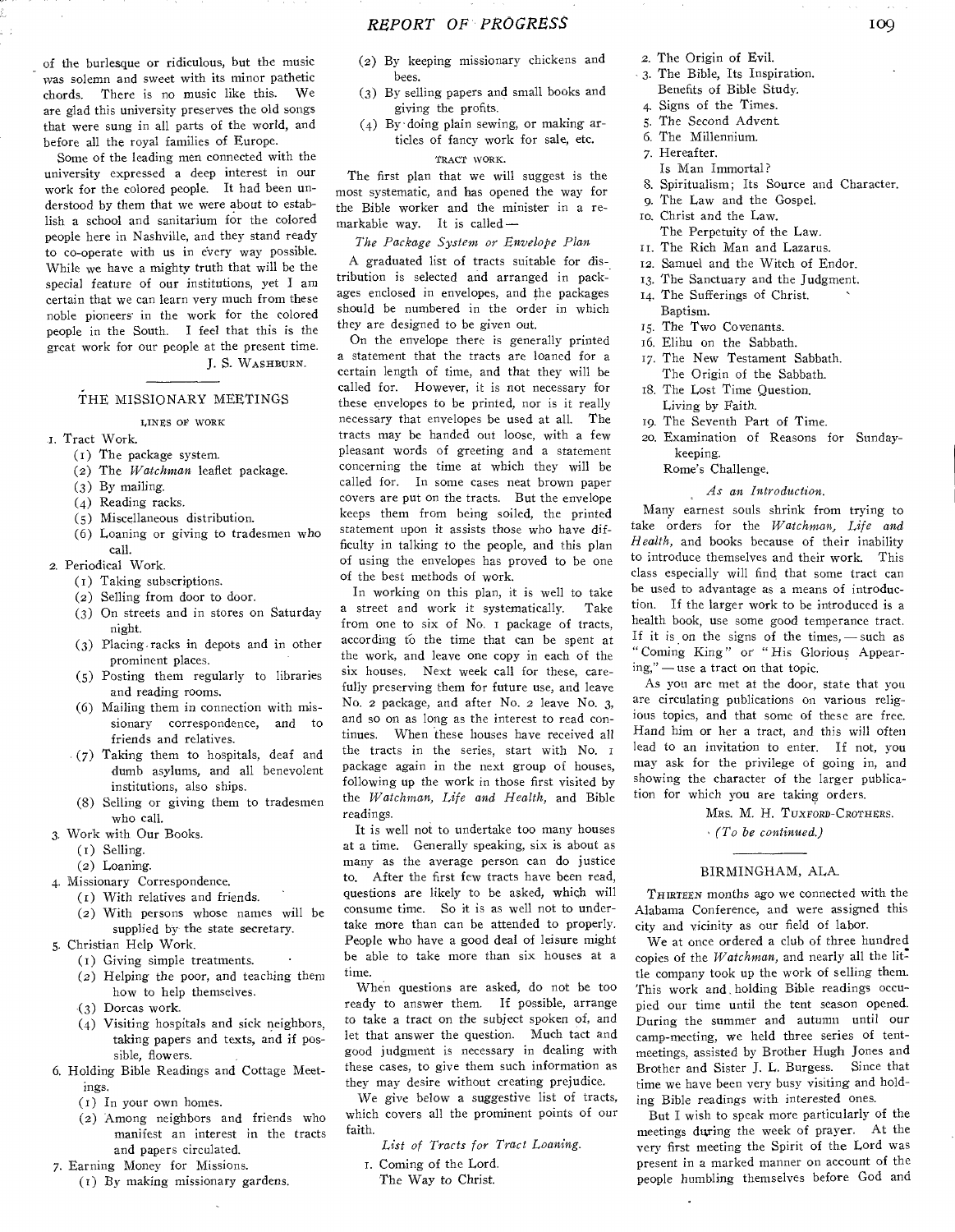publicly confessing their sins. This spirit was manifested throughout the week, and resulted not only in our people gaining the victory over sin, but in one dear soul, the wife of a dear brother, taking a firm stand for the truth. She said, "The Lord has done wondrous things for me this week." Altogether, the Lord has blessed our work here.

buring the year thirteen have united with the church by profession of faith, and two more have expressed their willingness to do so. Two of the thirteen were deacons of Baptist churches. Twelve have united with us by letter, and we now have a membership of between thirty-five and forty good substantial working members.

Our church house is located on North 17th Street between tith and i2th Avenues. We have lately been repairing it and giving it a fresh coat of paint. We feel to praise the Lord for his loving-kindness to the children of men. MR. AND MRS. C. C. WEBSTER.

*1123 North 17th Street.* 

#### FLORIDA

ON the 28th of November I left Nashville to connect with the work in Florida. The following morning I was met at the train in Jacksonville by Elder Crisler. The sight of flowers in bloom on the lawns was pleasant indeed, as I had just returned from a trip through the Northern States, where everything was taking on the gloom of winter.

On Sabbath, November 3o, I met with the church, and enjoyed the privilege of speaking of our responsibility as representatives of this last message of mercy. This church has but one male member who can meet with them.

Jacksonville is a city of about thirty thousand inhabitants, the gateway to Florida, and is rapidly growing. Thousands of tourists pass through this city every fall and spring. In view of these facts it seemed advisable that Elder and Mrs. Crisler locate there and make the city their field of labor.

I met with the Jacksonville church No. 2 in the afternoon. I was surprised to see so large a company gathered together. The evidence of growth was apparent, and it is hoped that the day is not far distant when more aggressive work may be attempted for the colored race in Jacksonville.

I spent Sunday night, December t, with Brother Highsmith and his family in Ganesville. I was disappointed in not being able to meet with the church, but appointments ahead forbade my spending more than the one night there.

Monday night, December 2, L enjoyed meeting with the church in Orlando. The Orlando church No. i is just now engaged in the erection of a church building. For this I was made to rejoice.

I spent the time from December 3 to 15 at Bartow. This time was spent in work in the conference office, in committee work and in holding six meetings. The Bartow church has recently been stimulated to greater activity by a family accepting the truth through their mis-

I am now at Lakeland on a tour among the sionary efforts.

churches. Expect to start for Nashville January 6. R. W. PARMELE.

*Dec. 16, 1907.* 

#### TO ALL OF LIKE PRECIOUS FAITH

THE past year has been an eventful one, and 1908 promises to be even more so. Calamities are multiplying on land and sea-; earthquakes occur in many places; capital and labor are still at war. The great money panic is a sign of the end. Our cities and towns are fast becoming like Sodom and Gomorrah. Nations are arming for the last great struggle, and everything shows that we are nearing the end.

On the other hand, God has set his hand to the work of giving his last message to the world.

Rapidly he is preparing the harvest-field; rapidly, also, he is selecting and sending forth laborers into the harvest-field. In his good providence he has given the world prosperous times, so that his people may have favorable opportunities just now to get the printed page before the people. His Spirit is calling for laborers, and hundreds and hundreds of devoted workers are responding to the call.

Dear brethren and sisters of Mississippi, shall we not arouse and do our part to help finish the work? There are many ways of doing missionary work. Never before in the history of our cause, have our agents sold so many books and papers as at the present time, and this onward movement is not confined to canvassing agents. The word has gone out to all the people, inviting them at the eleventh hour to work in the vineyard. Our motto is, Something for each one to do." Men and women of mature years are volunteering to give their entire time to the work of circulating our literature. Scores are voluntarily offering themselves, where a few years ago recruits were secured with the greatest difficulty. This is one of the greatest evidences we have that the Lord is about to do a mighty work, and enlighten the earth with his glory.

The Lord has placed upon Seventh-day Adventists the responsibility of giving the last warning message to the world, and now he is giving the spirit of labor. But we are often troubled as to what we can do and how to do, and what would be best to place in the hands of the people to give them the most comprehensive• view possible of the third angel's message. This need is keenly felt by our brethren and sisters everywhere.

In response to such demands we now have two missionary papers, the *Signs* and the *Watchman,* brim full of the message for this time, which are ready to be carried to every home in the land. Shall we not at once order a large number of these papers, and begin to get them into the homes? The many subjects which these two papers contain, are presented in such a thorough, systematic, progressive way that they cannot fail to interest and convince the honest in heart; and bring them to a saving knowledge of the truth.

The methods by which this work may be carried on are so varied that every one, from the oldest to the youngest, can have some little opportunity to work.

There are hundreds of our people who are so situated that they can give either the whole of their time, or from one to three days per week, to this work. What a grand thing it would be for any one who can spare the time to take the responsibility of putting this series of papers into the homes of a certain town or district.

Many who have longed to do something effective for the Master, but who have not been able to leave home, or who have not the talent to preach the gospel, can by this means put a complete series of sermons on the third angel's message in every home. By selling those papers at regular prices as agents, the work can be made nearly, if not wholly, self-supporting.

There are thousands of busy people who feel that they cannot spare much time for the work, but who can select one or two evenings of each week, or Saturday night of each week, for selling or giving away ten papers. It would not require a great effort to sell that many.

There are others, yes, great numbers, who have felt a keen burden of soul for certain intimate friends and neighbors. Why not take two, three, five, or ten copies of the special number of the *Watchman* or *Signs,* and undertake to get the truth very fully before these friends and relatives during the next six months? This will afford us a wonderful opportunity for doing what we have so many times longed to do.

If you cannot do great things, do a little. Everybody must have a part in this missionary movement, which we trust will be one of God's means for enlisting every child of his in this blessed service. Our time to labor is short. What we do must be done quickly. Soon the night will come when no man can work. May God help every Seventh-day Adventist to embrace this opportunity to place the truth in the hands of the people.

*Amory, Miss. JAMES* BELLINGER.

#### GREENSBORO, N. C.

OUR little company at Greensboro is still pressing on, trying to get the truth before the people more and more. We were glad to have Elder Jeys with us some time ago. About twenty-five were present at the meeting, to hear him speak on the second coming of Christ.' All expressed themselves as being very much interested in the preaching. One gentleman said, "That is the only real sermon I have heard since I have been in Greensboro." We had Brother Miller with us one Sabbath not long ago, and we are planning to help the canvassers' institute all we can. We are also planning to sell some of the special *Watchman.* My husband took five copies of *Liberty*  out Sunday morning, and sold all of them within an hour, and took one subscription for a year. Our two little boys, aged ten and five, have each sold one and are going to sell some more. They enjoy it very much. Pray<br>for the work here. MRS. B. F. BAREFOOT. MRS. B. F. BAREFOOT.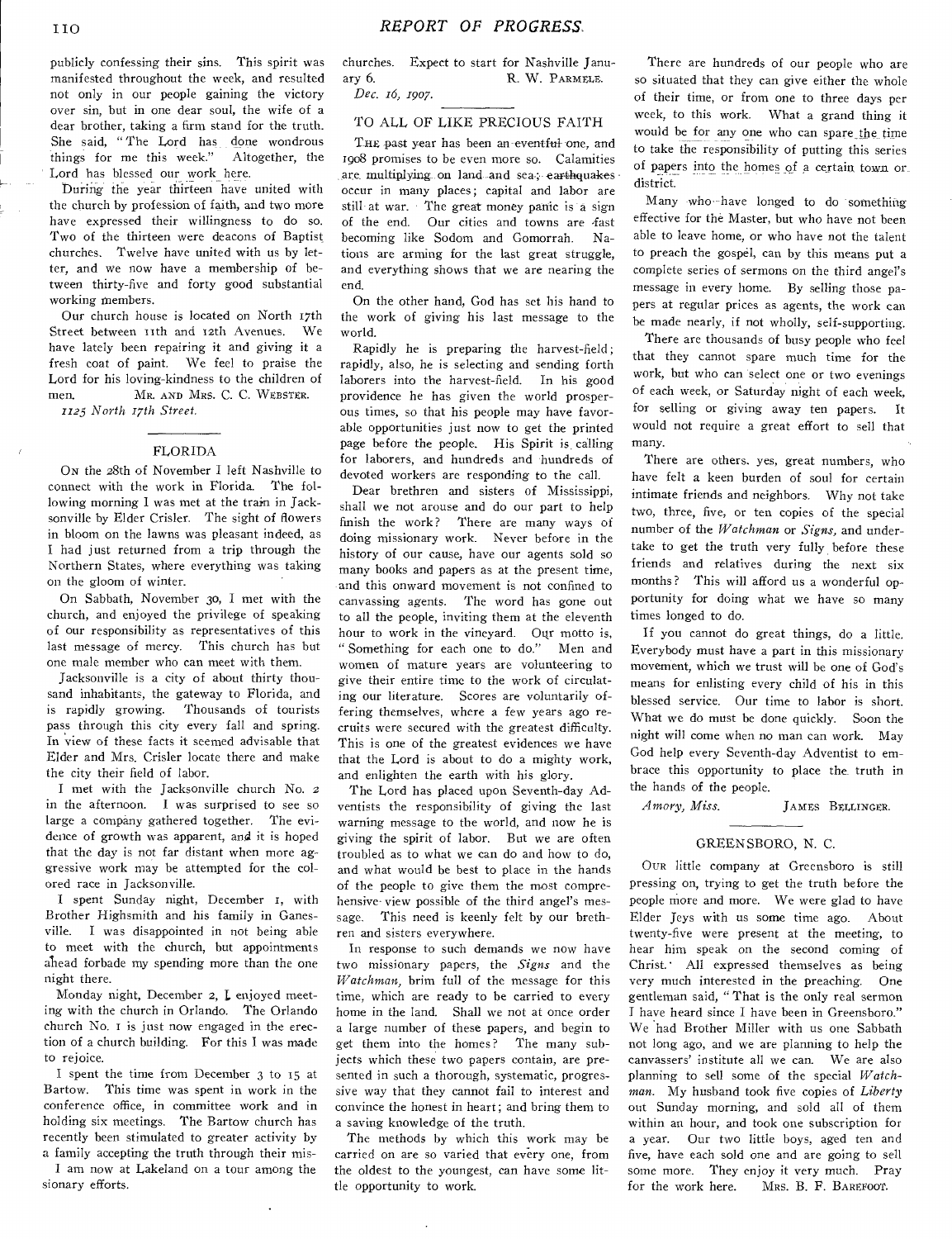### TO THE BRETHREN IN SOUTH CARO-LINA

DEAR BRETHREN AND SISTERS: When we came to the Graysville Sanitarium a little over a year ago, we fully intended to write to each one of you long before this; but we found ourselves in a far worse condition than we had thought. We found it absolutely necessary to drop all writing beyond what was actually necessary, to study and read but very little, and to engage in physical labor as we were able. For these reasons you have not heard from us; but we have never lost our interest in South Carolina; we often pray for you all.

By faithfully adhering to the doctor's directions in these matters, we have improved in health, and hope before many months to be able to engage again in active labor, where the Lord may open the way for us. Although we have passed through sickness and affliction, the Lord has sustained us, and we know he is able to help all who are in need of his help; and he will wonderfully aid all who seek for his grace.

Even though we feel so much improved in health, it is still necessary for us to be very careful about taxing our minds too much; so we ask you to accept this communication as an individual letter to each of you, a reminder of our interest in you all still; and we assure you that our prayers often ascend to God for you.

A -great work is yet to be done in South Carolina, and upon each of you rests the responsibility of helping to support and advance it. Many rich blessings will be yours as you faithfully take hold of the work of spreading a knowledge of the truth by books, tracts, papers, letters, visits, and Bible readings, and by your means and by godly lives.

Remember to pray for us. Your brother and sister, E. W. AND R. E. WEBSTER. *Dec. 23, 1907.* 

P. S.— If any of your friends or neighbors need the help this sanitarium can give them, we trust you will try to get them here. You can get announcements free by sending to the Graysville Sanitarium. Get a supply, and interest your neighbors in this place.

#### FLORIDA ITEMS

BROTHER J. W. MANus will soon begin a series of meetings in the C. M. E. church in Bartow.

ELDERS R. W.. PARMELE and L. T. Crisler, and Dr. Lydia E. Parmele were chosen as delegates to the Union Conference.

BRETHREN STEPHENSON and Mitchell report a good interest in their meetings, held in a school-house near Crawfordville.

A RATE of one and one third fare plus 25 cents will be made for the round trip to all attending the Union Conference meeting at Nashville, beginning January 9.

THE Conference Committee has voted to revive the tract society and establish a depository in the conference as soon as arrangements can be made, and the end accomplished without involving the conference or society in debt. Here is a good chance for us to test our desire to have this plan carried out.

ELDER PARMELE hopes to visit the following churches before leaving to attend the Union Conference meeting at Nashville: Lakeland, Plant City, Tampa, St. Petersburg, and Terra Ceia.

# SOUTH CAROLINA NEWS NOTES

A Sabbath-school has lately been organized by Elder Sydney Scott at Sumter, S. C., numbering thirteen adults.

The writer has just returned from a six weeks' tour among the scattered Sabbathkeepers and companies in the state.

Elder W. H. Armstrong, lately from North Carolina, has located at Columbia. His first few weeks have been spent at Blythewood, where three have begun to keep the Sabbath through his efforts.

The Ingathering service at Campobello was well attended, and proved a real success : \$6.69 was collected on this occasion. From the eldest to the youngest, all took part in the exercises.

Sister Elizabeth McHugh goes to the Washington Sanitarium for treatment. We are sorry that she must leave our field for a while. Let all remember her in prayer, that she may be soon restored to the work she has learned to love.

A colored church of nine members has just been organized at Charleston, *S.* C. Some of this number have been keeping the Sabbath since Elder Kimble labored there some ten years ago. The colored mission school at that place, now numbering sixteen students, is doing good work.

Sister Elma Pennock, a missionary worker from the California conference, has lately come to work in the cities of the Southern Union Conference in selling the *Watchman.*  She has opened her work at our state capital with the *Watchman* special. South Carolina feels blessed to get the first of her labors in the Southern field.

Elder Sydney Scott, one of our colored laborers, has lately come to this state to work. Here he finds a broad field of labor. He has rolled up his sleeves for the task, and we are glad the colored cause has begun to move as never before. We sincerely hope all our colored Sabbath-keepers will fall into line, and co-operate with those who have come to help them. R. T. NASH.

#### ELOQUENCE OF BOOKS

- " Books are strange things, although untongued and dumb,
	- Yet with their eloquence they sway the world;
- And, powerless and passive as they seem, Move o'er the impressive minds and hearts of men
- Like fire across a prairie. Mind sparks, They star the else dark firmament."

| CANVASSING REPORT                |  |
|----------------------------------|--|
| OF THE SOUTHERN UNION CONFERENCE |  |
| Two weeks ending Dec. 13, 1007   |  |

| ALABAMA CONFERENCE                                                               |            |                 |                  |  |  |  |
|----------------------------------------------------------------------------------|------------|-----------------|------------------|--|--|--|
| NAME-<br>Book Hours                                                              |            | Value           | Deliv' d.        |  |  |  |
| O A Prieger I wk. BFL BS                                                         | 37         |                 | 105 75           |  |  |  |
| Benj. Griffiths 1 wkBFL                                                          | 23         | 46 70           |                  |  |  |  |
| Carl Matthews 1 wkck                                                             | 25         | 885             | 2 00             |  |  |  |
| В F Harmon 1 wkск                                                                | 8          | 12 00           |                  |  |  |  |
| CUMBERLAND CONFERENCE                                                            |            |                 |                  |  |  |  |
| J A Caldwell I wk. CK NTP                                                        | 5          | 10 55           | 7 75             |  |  |  |
| M J Weber 1 wk. BFLBS                                                            | 30         |                 | 52 65            |  |  |  |
| S G<br>$Sharp$ BFL                                                               | 52         | 31 20           | 965              |  |  |  |
| S F ReederBFL                                                                    | 67         | 30 45           | 4 55             |  |  |  |
| A F Harrison D&R                                                                 | 29         | 16,50           | 62 10            |  |  |  |
| FLORIDA CONFERENCE                                                               |            |                 |                  |  |  |  |
| J<br>H Robison I wk. MISC                                                        | 8          | 525             | 300              |  |  |  |
| ້າ ເ<br>H Dobb MISC                                                              | 45         | 19 40           |                  |  |  |  |
| W A Robison I wk. . CK                                                           | 60         | 26<br>50        | 39 00            |  |  |  |
| R A Highsmith I wk. . D&R                                                        | 60         | 66 50           | 2 50             |  |  |  |
| GEORGIA CONFERENCE                                                               |            |                 |                  |  |  |  |
| С<br>D WolffCKBS                                                                 | 96         | 63<br>75        | 88 oo            |  |  |  |
|                                                                                  | 30         | 61.<br>$\infty$ | 64 00            |  |  |  |
| J A Kimmel 3 wks.BFL BS                                                          | 37         | 1350            | 19 00            |  |  |  |
| HJGraham Iwk.BFL MofN                                                            | 31         | 1750            |                  |  |  |  |
| M L Woodall D&R MISC                                                             | 43         | 21<br>30        | 480              |  |  |  |
| MrsMCMcDonald 3wks BFL                                                           | 9          | п<br>50         |                  |  |  |  |
| S G Dent;BFL COS                                                                 | 21         | 13 00           | 13 75            |  |  |  |
| W D HughesCK                                                                     | 24         | 300             |                  |  |  |  |
| A L Manous 1 wk. .MISC<br>Mrs M M Ward BS                                        | 4          | 80<br>1         | 130              |  |  |  |
|                                                                                  | 17         | 4 00            |                  |  |  |  |
| LOUISIANA CONFERENCE                                                             |            |                 |                  |  |  |  |
| G S Rogers Iwk. D&R MISC<br>I T Reynolds I wkBR                                  | 30         | 19 60           | 9 10             |  |  |  |
|                                                                                  | $\cdot$ 31 | 75<br>37        | 20 25            |  |  |  |
| A B Cheek I wk. .BR BS GP<br>E Booth                                             | 10         | 15<br>10        | 85<br>1          |  |  |  |
| $\ldots \ldots \ldots \ldots \text{CK}$                                          | 9          |                 | 5 00             |  |  |  |
| NORTH CAROLINA<br>CONFERENCE                                                     |            |                 |                  |  |  |  |
| Celia McDonald Iwk.sofp                                                          | 22         | II 00           | 30 00            |  |  |  |
| R T Underwood. . sofp CK                                                         | 56         | 40 00           | 48 00            |  |  |  |
| Robt Underwoodck sofp                                                            | 64         | 43<br>$\rm{oo}$ | 70 IS            |  |  |  |
| W E LanierD&RBS<br>Horace Miller I wkCK                                          | 63         | 650             | 86 35            |  |  |  |
| MattieReynolds 1 wkck                                                            | 27<br>18   | 7<br>50         | 43 00<br>6 00    |  |  |  |
| SOUTH CAROLINA<br>CONFERENCE                                                     |            |                 |                  |  |  |  |
|                                                                                  |            |                 |                  |  |  |  |
| Ira Young ck                                                                     | 42         | 33 00           | 6 60             |  |  |  |
| H Martin ck<br>Mrs H Martinck                                                    | 60         | 69 95           | 320              |  |  |  |
| Mrs $E$ A Wing $CK$ sof $P$                                                      | 31<br>33   | 30 50<br>23 00  | 11 00<br>36 75   |  |  |  |
| H B Gallionck                                                                    | 40         | 6 50            | 25.50            |  |  |  |
| H B GallionCK<br>Mrs.                                                            | 53         | 26 25           | 17 25            |  |  |  |
|                                                                                  | 47         | 37 25           | 40 50            |  |  |  |
| J B Rise 4 wksck                                                                 | 161        | 300             | 9200             |  |  |  |
| $D$ M Smith $i$ wk $CK$                                                          | 25         | 17 00           | 325              |  |  |  |
| wс<br>Rahn I wkCK<br>S H Swinglesofp                                             |            |                 | 6<br>50          |  |  |  |
| W A Smith I wkCK                                                                 | 41         | 73 00           | 39 00<br>50<br>2 |  |  |  |
| TENNESSEE RIVER CONFERENCE                                                       |            |                 |                  |  |  |  |
|                                                                                  |            |                 |                  |  |  |  |
| Mrs AliceM PattonD&R                                                             | 40         | 35 25           | 5 00             |  |  |  |
| Mamie Moore  D&R                                                                 | 55         | 52 00           | 10.50            |  |  |  |
| W T Dawson                                                                       | 49         | 7040            | 15 70<br>$2I$ 00 |  |  |  |
| Mrs B A Philpott. D&R MISC                                                       | 39         | 41 60           | 1285             |  |  |  |
|                                                                                  | 19         | 8 05            | 24 85            |  |  |  |
| Mrs P S Thweatt D&R<br>Mrs F T Wales 1 wk. sofp                                  | 15         |                 | 11 50            |  |  |  |
| Chas Romines I wk D&R BR                                                         | 30         | 4200            |                  |  |  |  |
| H C Balsbaugh I wk sofp                                                          | 69         |                 | 130 00           |  |  |  |
| Wm J Keele 1 wkBS                                                                | 19         | 10 70           | 1<br>50          |  |  |  |
| RECAPITULATION                                                                   |            |                 |                  |  |  |  |
| Alabama Conference                                                               | 93         | 67 55           | 107 75           |  |  |  |
| Cumberland Conference                                                            | 183        | 88 70           | 136 70           |  |  |  |
| Florida Conference                                                               | 173        | 117 65          | 44 50            |  |  |  |
| Georgia Conference<br>Louisiana Conference                                       | 312<br>-89 | 200 35          | 190 85           |  |  |  |
| North Carolina Conf                                                              | 230        | 72 45<br>108 00 | 33 20<br>283 50  |  |  |  |
| South Carolina Conf                                                              | 532        | 319.45          | 284 05           |  |  |  |
| Tennessee River Conf                                                             | 335        | 230 00          | 113 90           |  |  |  |
|                                                                                  |            |                 |                  |  |  |  |
| Total<br>$\dots \dots \dots \dots \dots \dots$ $I,947$ $I,204$ $I5$ $I,194$ $45$ |            |                 |                  |  |  |  |